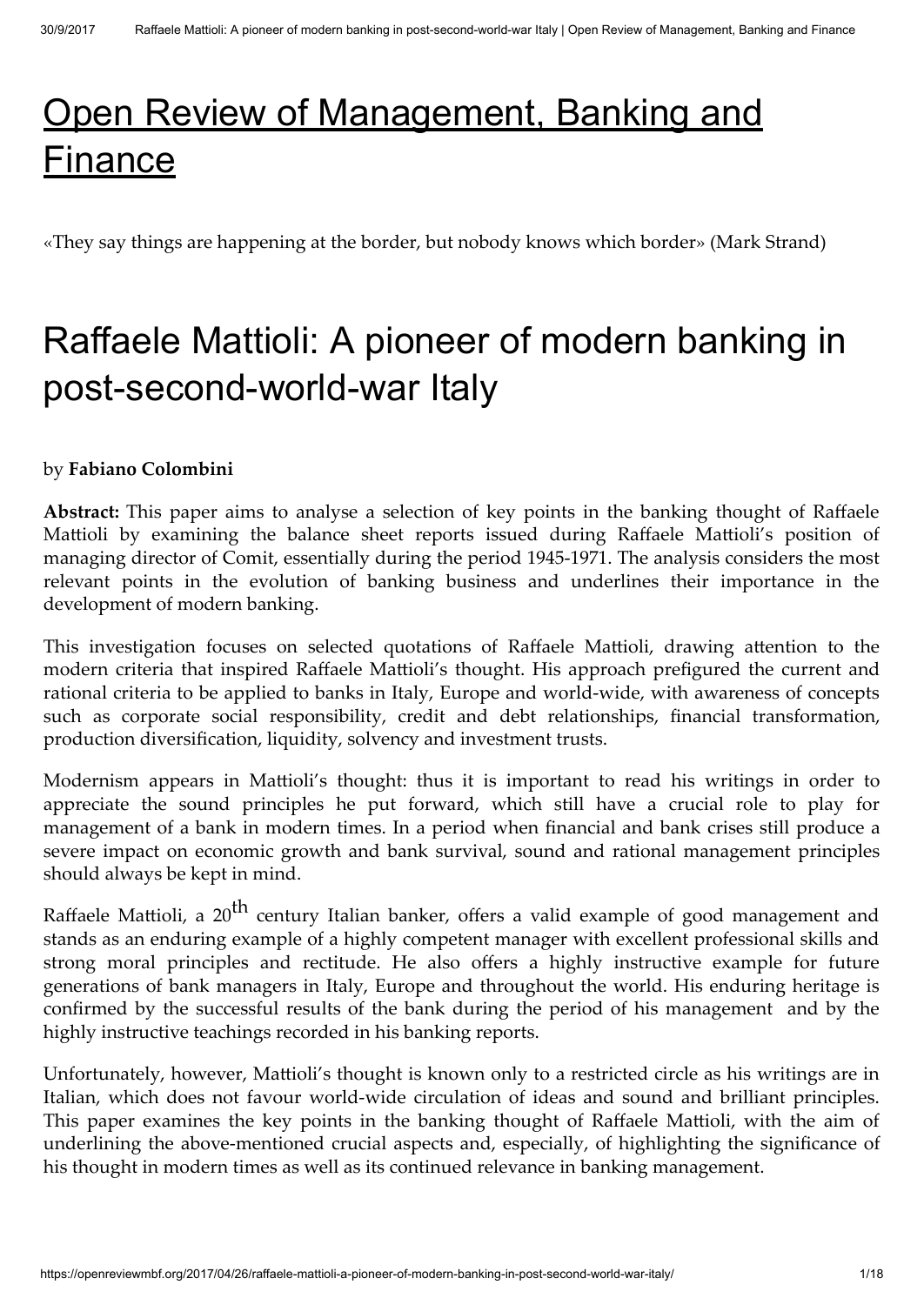**Summary:** 1. Introduction  $-2$ . Corporate social responsibility  $-3$ . Credit and debt relationships  $-4$ . Financial transformation. 5. Production diversification 6. Liquidity 7. Solvency 8. Investment trusts. – 9 Final remarks

1.The yearly balance sheet reports presented at the General Assemblies of Banca Commerciale Italiana for the 1945-1971 accounting periods highlight the thought of Raffaele Mattioli, an Italian banker, on the themes of banking and financial markets. Mattioli devoted considerable attention to the management aspects of banking, while also offering in–depth reflections on the economic situation of Italy during the period in question. His extremely insightful observations still have remarkable present relevance (Calamanti, 2016).

Considered by "Le Monde" as "the greatest Italian banker after Lorenzo dei Medici", Raffaele Mattioli made an important contribution to Italian economic development during the late twentieth century post-war period. In particular, he applied the rational criterion of selection in financing the investment projects of Italian enterprises. Furthermore, not only was he a highly illuminated banker with a profound cultural background, but he was also a humanist of great value, strongly committed to the promotion of journals, cultural projects and patronage of the arts and culture.

As a banker, Raffaele Mattioli was a rare example of great skill and competence, far-sighted awareness of the complexities of banking and an all-embracing vision of the field as a whole. He was widely appreciated among throughout many fields of public life as one of the most highly  $\frac{1}{2}$  accomplished members of the ruling class that governed Italy during the 20<sup>th</sup> century.

2. With regard to the responsibilities he was called upon to assume in the field of banking, he asserted: "This line of action must be accompanied by a sense of responsibility, which will become the guiding force of a more far-sighted vision of our interest" (Mattioli, 1937).

He further asserted that:"The bank…..is an enterprise *sui generis* which carries on its shoulders a great burden of responsibility. The caution called for can never be exaggerated, its errors are always too severe. Its action must be bold and cautious at the same time, linked to present-day reality but in harmony with the predictable reality of tomorrow" (Mattioli, 1941).

He also makes another significant point: " We are aware that we bear the responsibility … for ensuring … that an increase in our ordinary loans …. is directed exclusively to financing the production process ... excluding categorically any support for speculative positions...." (Mattioli, 1946). Additionally, he emphasises that "we aimed, during the recently concluded accounting period, to support, within the limits of carefully weighed caution, the effort of the Italian economy to achieve a new and balanced situation adjustment" (Mattioli, 1947).

Raffaele Mattioli expressed an idea of the bank that is still of great relevance today, especially in the light of the recent financial crises that have involved numerous countries in a world-wide perspective (Acharya, Philippon, Richardson, Roubini, 2009; Adrian, Shin, 2010; Allen, Carletti, 2010; Bernanke, 2015; Blanchard, Dell'Ariccia, Mauro, 2010; Boccuzzi, 2011; Bolton, Jeanne 2011; Calabria 2009; Capriglione, Semeraro, 2012; Capriglione, 2015; Cassidy, 2009; Claessens, Dell'Ariccia, Igan, Laeven, 2010; Colombini, 2011; Colombini, Calabrò, 2011; Crescenzi, 2010; Davies, 2010; Dowd, Hutchinson, 2010; Duffie, 2010; Eichengreen, 2008; Estrella, Schich, 2011; Financial crisis inquiry report (2011); Franke, Krahnen, 2008; Fratianni, 2008; Fornasari, 2009; Geithner, 2014; Goodhart, 2008; Haldane, 2009; Hubbard, 2009; King, 2016; Marconi, 2010; Masera, 2009; Mishkin, 2010; Reinhart, Rogoff, 2011; Shiller, 2008; Sorkin, 2009; Spaventa, 2010; Stiglitz, 2010; Wolf, 2014). He emphasised the important role played by the decisions adopted, which had ensured survival on the market and, at the same time, appropriate financing of the economy.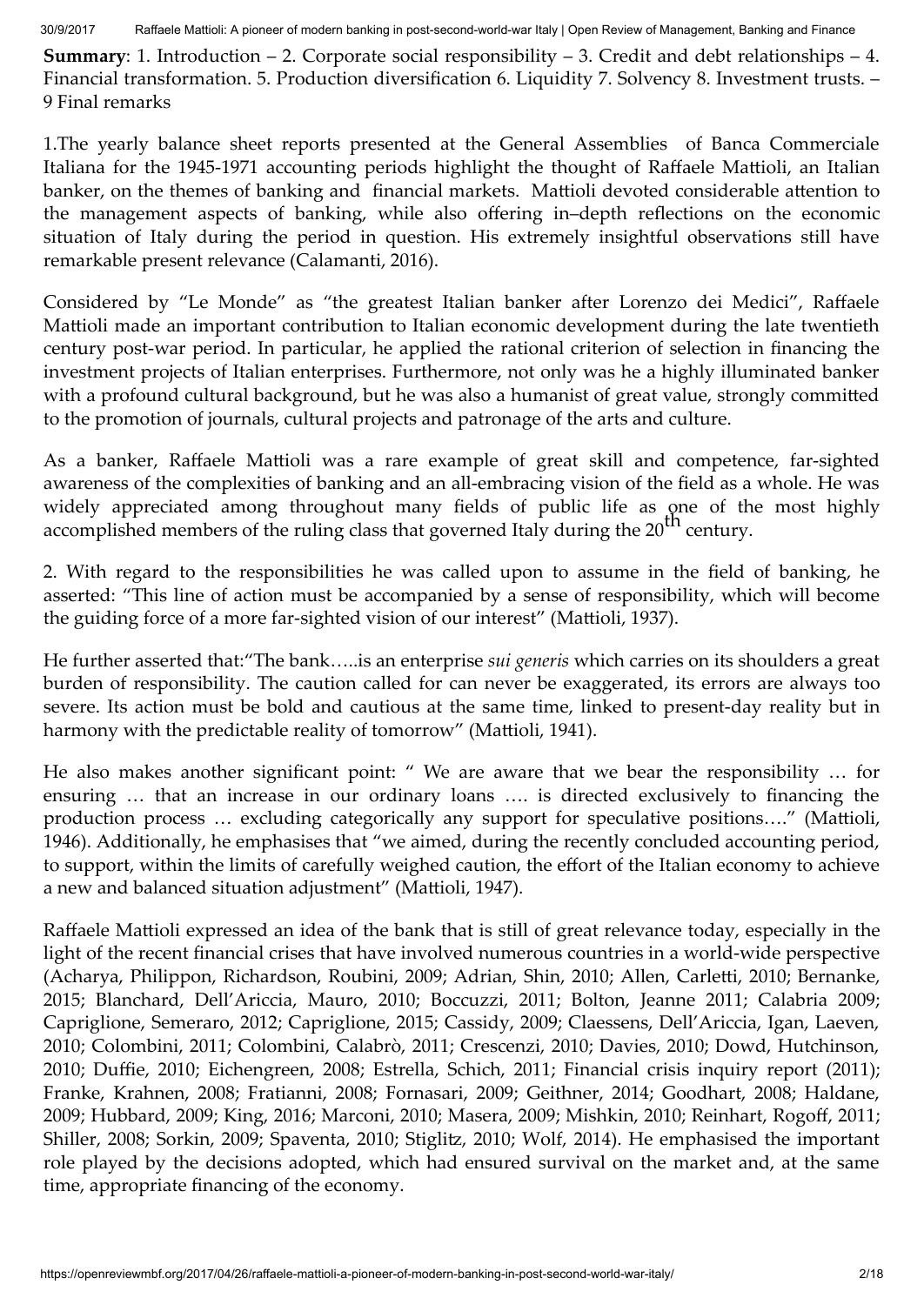Solidity and reputation are acquired by the bank through a series of choices made on the basis of solid principles of rationality in management of the bank. Raffaele Mattioli's statements highlight the need to apply rational criteria for sound management of the bank, while at the same time maintaining a positive relation between revenue and costs so that profit is generated.

A further requirement which must be satisfied at the same time is that of corporate social responsibility (CSR), which basically refers to the principle of social responsibility. This concept has recently been included among the objectives to be pursued and, consequently, among the organisational strategies applied in Italian, European and international banks. In defining their strategies, banks are called upon to take into account the principles of social responsibility and to include environmental, social and governance themes as part of their industrial plans. The commitment of the world of banking in favour of sustainable and socially responsible development goes hand in hand with the aim of encouraging growth on the Italian, European and international level.

In effect, banks devote considerable attention to corporate social responsibility as a driver for innovation and growth, as well as for improvement of skills that will boost competitiveness on financial markets in the medium and long term. Thus the aims embodied in CSR imply the need to create new products and business models and, at the same time, to link public interest with the pursuit of the bank's interests.

3. A further observation by Mattioli is of considerable significance: "More than once we have emphasised, in this context, a truth that is self-evident only in its formulation: namely, that the bank exists in order to grant credit. The gathering of funds provides the bank with its raw material. The socalled 'intermediation' sets the two aspects side by side. Considered jointly, it can be seen that the essential function of the bank is precisely that of mediating: mediating in two complementary senses. Namely, mediating between the raising of funds and their utilisation, and mediating between saving and investment. The result of the former type of mediation is the granting of credit, which in turn prompts renewed attention to the raising of funds. The result of the second type – or intermediation, as it is generally called in banking circles, namely the buying and selling of currencies and securities on behalf of clients – is the channelling of some quantities of savings towards the financial market, their integration in the production process by means of the subscription of shares and corporate bonds and government bonds.

It is the responsibility of whoever is in charge of such tasks to keep watch over the two forms of mediation and ensure that rather than becoming unfavourably entangled with each other, they are appropriately harmonised and integrated" (Mattioli, 1961).

In this context, banks and financial intermediaries establish credit and debit relations with a great mass of subjects, for the utilisation and gathering of monetary resources (Boyd, Prescott, 1986; Partington, 1989; Williamson, 1987). The existence of a vast range of credit relations with many different subjects thus calls for the establishment of rational management methods. This, in turn, requires the correct functioning of banks and other financial intermediaries.

A great variety of options is available for composition of assets. To a certain extent this constitutes one of the distinguishing features of banking intermediation, as credit relations can be established with a great mass of subjects (Bencivenga, Smith, 1991; Boyd, Prescott, 1986; Williamson, 1986). At the same time, this also allows application of the law of large numbers in predicting the possibility of default on loans. Similarly, choices for composition of liabilities in banking intermediation also present a large selection of options, debt relations being established with a considerable range of subjects. By the same token, this allows easy application of the law of large numbers for calculating the length of time required for debt repayments.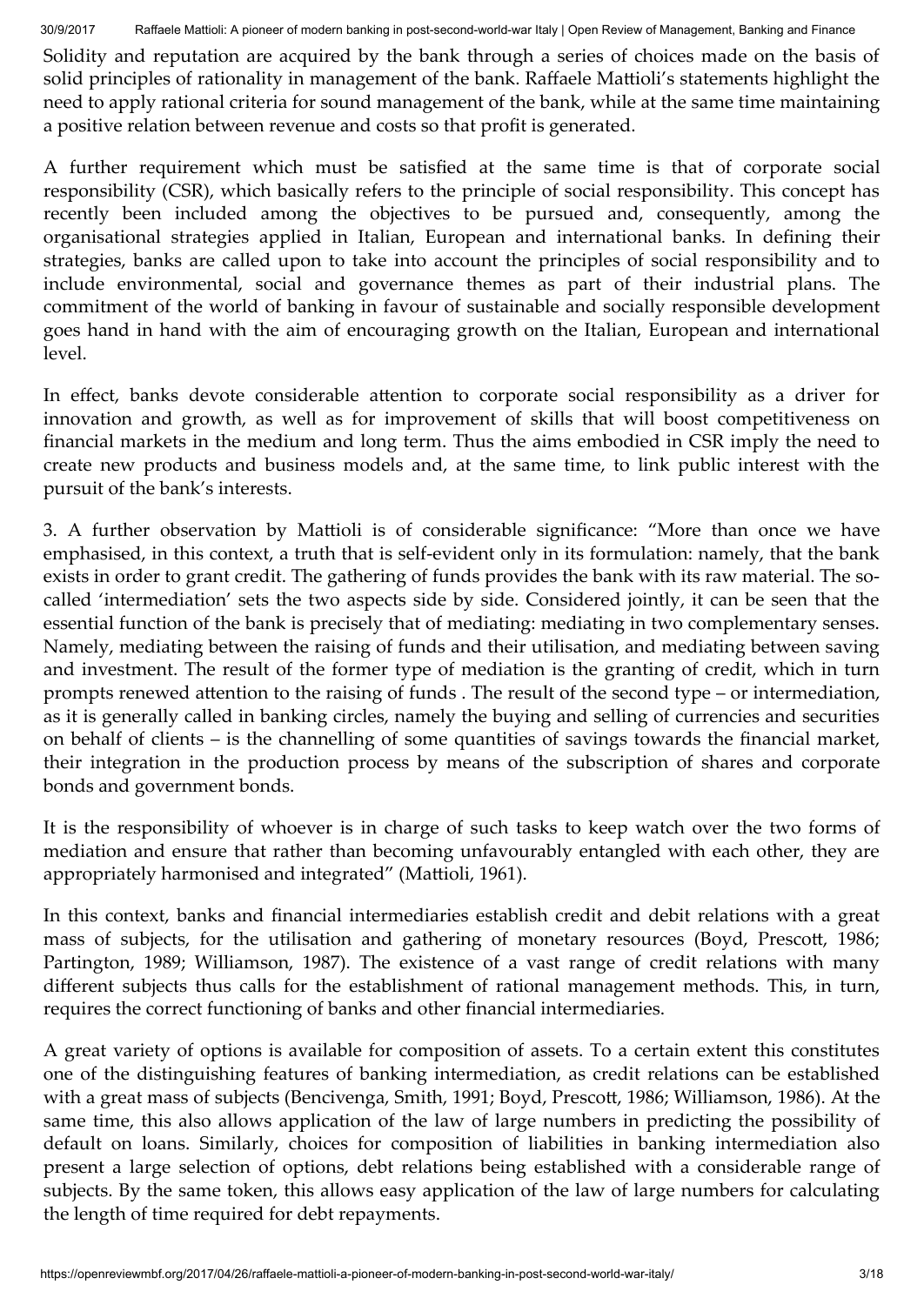In short, the extension of the number of subjects and sectors creates the conditions for production diversification, by broadening the series of available instruments, as well as the channels for their placement and the production volumes (Colombini, 2008). Accordingly, the interconnection between loans and debts is associated with the series of credit relations between the bank and a number of different subjects and sectors: this creates the appropriate conditions for stability and development.

Banking intermediaries fulfil the task of creating credit, thereby increasing the potential for expenditure by the various subjects and sectors (Cotula, Pittaluga, 1989; Lindsay, 1970; Pierce, Shaw, 1979; Howells, Bain, 2007). This also distinguishes between the manner of utilisation of the credit, either for consumption or investment, with a range of differentiated implications.

Basically, then, the creation of credit and, therefore, the growth in the lending potential of subjects and sectors is a distinguishing feature of banking intermediaries, in the sense that credit and money creation is a prerogative of banks rather than of other financial intermediaries. It is important to underline the distinction between the behaviour of banks in comparison to other financial intermediaries with regard to the expansion of loans, as the different influx of the monetary base must be taken into account. By the same token, the different proportion of the flowback due to the demand for liabilities resulting from expansion of loans negotiated with the above-mentioned intermediaries must also be considered (Arcelli, 2007; Goodhart, 1989; Lindsay, 1970). Naturally, each individual typology makes a different contribution on the plane of the capacity for expansion and credit creation; consequently, these typologies also differ with regard to the granting of loans in the context of the economic system.

The financial intermediaries create their own financial instruments, essentially in the form of a debt by means of the purchase of money (Campbell, 1982; Gurley, Shaw, 1960; Partington, 1989; Revell, 1987).

The issuing and sale of liabilities is linked to the choice and preference expressed by subjects in surplus, who wish to make decisions concerning the composition of their financial portfolio. Such choices are influenced predominantly in terms of the formation of differentials among the rates of return, although the level of risk and other economic-technical aspects must also be taken into consideration.

It can be noted that the financial intermediaries display differences in return on assets and also in the extent of profit achieved. This implies divergences in remuneration of their liabilities and also a difference in the capacity to attract the preference of subjects in surplus.

Unquestionably, the innovative processes that have been developed have sought to extend the range of liabilities of bank intermediaries, with the aim of adjusting to the trends that have become apparent in the economy. While it cannot be doubted that these innovative processes are of considerable importance in the composition of financial portfolios, this aspect by no means eliminates the important role of differentials in interest rates: rather, in certain cases it reinforces operators' ability to orient their decisions and choices on the basis of better yields, other conditions being equal.

4. Raffaele Mattioli also draws attention to another important aspect: "the raw material of this impalpable manufact of ours, credit is ……..the credit that we, in turn, receive from depositors – crude credit, indistinct or only very minimally refined, and restricted by constraints and requirements of advance notice, which it is our task to set up in a myriad 'made to measure' credit operations" (Mattioli, 1956).

https://openreviewmbf.org/2017/04/26/raffaele-mattioli-a-pioneer-of-modern-banking-in-post-second-world-war-italy/ 4/18 However, as Mattioli additionally points out, "there is always a downside as well. An account in which operations follow one another at a fast pace is certainly a sign of activity: thus it is a demonstration of the usefulness of our function as a bank, and this gives us great satisfaction. But the faster the operations take place, the shorter is the average length of time during which the funds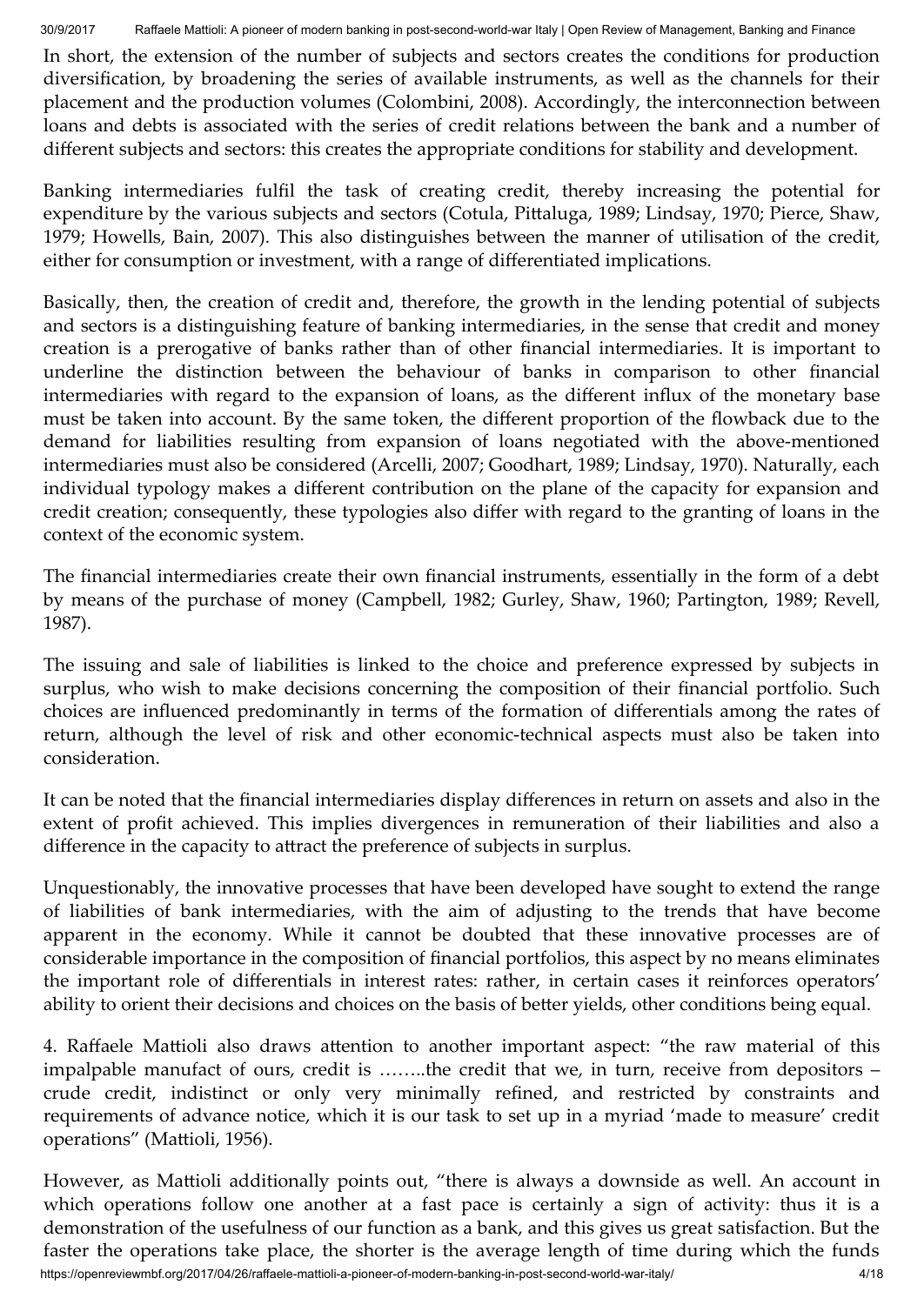remain in our accounts, and this is not so satisfactory. And it is even less pleasing when, concurrently, there is a decrease – even though it may be only by a fraction of a second, in the repayment speed at which our loans follow one another" (Mattioli, 1957).

Mattioli also notes that "in the long run, if the two opposite tendencies were to persist and lead to more noticeable divergences than the current minimum percentages, we could be faced with a situation of having to finance increasingly less fluid loans with increasingly volatile funds" (Mattioli, 1957).

In this context, the financial transformation consists partly in negotiation of assets with a longer maturity than that experienced in connection with the corresponding liabilities; it also consists in modification of the respective interest rate attributes, liquidity, divisibility of the amounts, repayment techniques and risk (Edmister, 1986; Gilbody, 1988; Gurley, Shaw, 1956; Greenbaum, Thakor, 1995; Krasa, Villamil, 1992; Mishkin, Eakins, 2006; Podolski, 1986; Saunders, Cornett, 2008; Tobin, 1963; Williamson, 1987). Banks are usually characterised by credit with longer maturities, and higher interest rates, in addition to more limited liquidity and dividability, difference in repayment methods an in risk as compared to those defined on debts to the banks' own clients (Deshmukh, Greenbaum, Kanatas, 1983b; Diamond, Dybvig, 1986; Podolski, 1986).

In actual fact, it is helpful to distinguish the broker model from the asset transformer model. The broker model is suitable above all in cases where there is a need to find an offset for the exchange of credit, with the aim of expanding assets and liabilities without changing their respective and identical attributes. The asset transformation model, on the other hand, involves the need to obtain better conditions that will satisfy the preferences expressed by subjects in surplus and in deficit, pursuing the development of assets and liabilities and modifications in their respective attributes. From this it follows that the financial transformation and the range of risks are noticeably higher in the second model that has been presented.

The arguments presented above basically reflect the asset transformer model, which corresponds to a more complete concept of the financial intermediary. It is therefore more acceptable also on the basis of events forming part of what can be noticed in concrete experience (Chant, 1987; Deshmukh, Greenbaum, Kanatas, 1983a; Lacker, 1989; Merrick, Saunders, 1985; Niehans, 1981).

Therefore, banks do not merely handle the passage of funds from sectors in surplus to sectors in deficit, but they also deal with changes in maturities and in the overall attributes on liabilities and assets, thereby influencing the range of risks.

It should also be noted that the manner in which the financial transformation function is carried out typically also affects the interest rate risk (Bhattacharya, Foley, 1991; Dermine, 1985; Haley, 1982; Toevs, Haney, 1986). This is a risk that arises from interest rate changes when there is a different rate of repayment on liabilities and assets, or when there are differences in the typologies of interest rates that have been negotiated, or in the periodicity of the flows or the indexing parameters. This is reflected in the oscillations of value of the profit and loss account and of the capital account, with potentially negative effects that may be quite substantial.

In this context, it can be noted that an accentuation of the financial transformation function must be accompanied by adoption of initiatives and policies designed to control the interest rate risk. Accordingly, economic and/or capital-related targets that are considered to be of priority importance, and similarly the appropriate instruments, must be fixed at the same time. The concrete modes of operation of the above-stated function exert an influence both on the rise and the dynamics of other risks, which are basically attributable to the composition of assets and liabilities of banks and of other financial intermediaries.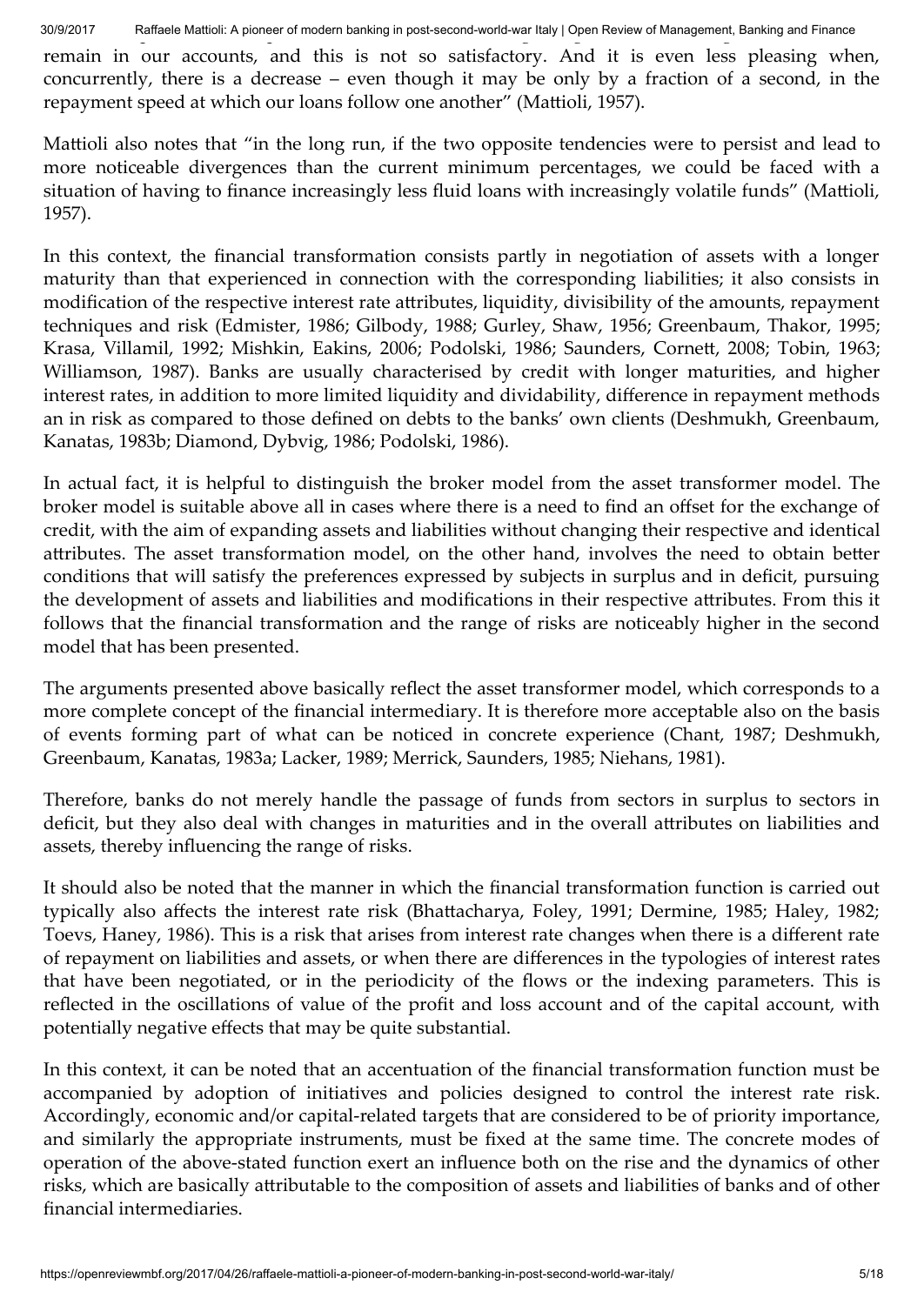5. In Mattioli's own words: "The interest margin between the mean return on our loans and the mean cost of our deposits was shrinking uninterruptedly, resulting in a contraction of over a fifth, which has left no trace in our profit and loss account because, in parallel, the overall bulk of our operations was expanding vigorously. This has left no trace on our profit, but we are genuinely confident – indeed, we can say we are 'certain' that it has left a strong mark on the economy of the whole country" (Mattioli, 1962).

In this context, the idea of production in the financial intermediaries can be understood essentially as forming part, on the one hand, of the production approach and, on the other, of the intermediation approach (Berger, Humphrey, 1997). In the production approach*,* items concerning assets, liabilities and off balance sheet are considered as output, while labour and capital are considered as input. This approach implies an extended concept of production. The intermediation approach, on the other hand, considers the items of assets and off balance sheet to be the output, while labour, capital and liabilities are regarded as input. This implies a restricted idea of production.

It should be noted that in arguments forming part of subsequent passages from the paper in question, the concept of production corresponds to the production approach.

Although intensity of operation varies, the commercial banks pursue product diversification by inserting and expanding balance sheet and off-balance-sheet items. This typically increases the growth of off-balance sheet items (OBSIs). Also pursued, at the same time, is the creation of more intense customer relations and a profit increase.

Naturally, the different importance that can be awarded to the above described instruments is highly regulated. It forms part of the strategies pursued by financial intermediaries for maintaining or expanding their market share. The techniques and manner of implementation of such strategies affect the solidity and future prospects of financial intermediaries.

Banks can implement direct production diversification by augmenting the range of products, sales and revenue, or they can adopt indirect production diversification by obtaining a controlling stake in financial intermediaries, financial institutions or financial companies by increasing dividends and revenue or, in other cases, "agency" production diversification with an increase only in sales and revenue (Llewellyn, 1990; Mottura, 2006).

The need for production diversification is prompted by the rise of stiffer competition, which erodes market share in the traditional areas of loans and debts. Although the individual financial intermediaries are subjected to constraints and specificities, the production range can be amplified by making use of items pertaining to assets, liabilities and off-balance sheet.

The question of whether production diversification will lead to positive or negative results depends essentially on the choices adopted by the management. There can be no doubt that the changes which have come about have led to the problem of the redefinition of business areas, and of the search for appropriate ways of expanding the production volumes. It is indispensable for commercial banks to address these problems.

That is to say, the model of the specialised bank does not preclude such answers, but it reveals rigidities and limits in direct diversification. The model of the universal bank postulates concrete answers and reveals element of flexibility even in conditions of direct diversification. The model of a life insurance company is based on the implied possibility of engaging in direct diversification. The model of a non-life insurance company manifests rigidity and limitations in direct diversification. Likewise, the model of a banking or insurance group does not prevent similar responses, although it is emphasised the indirect diversification. "Agency" diversification can be achieved without any kind of problem in the context of banking models.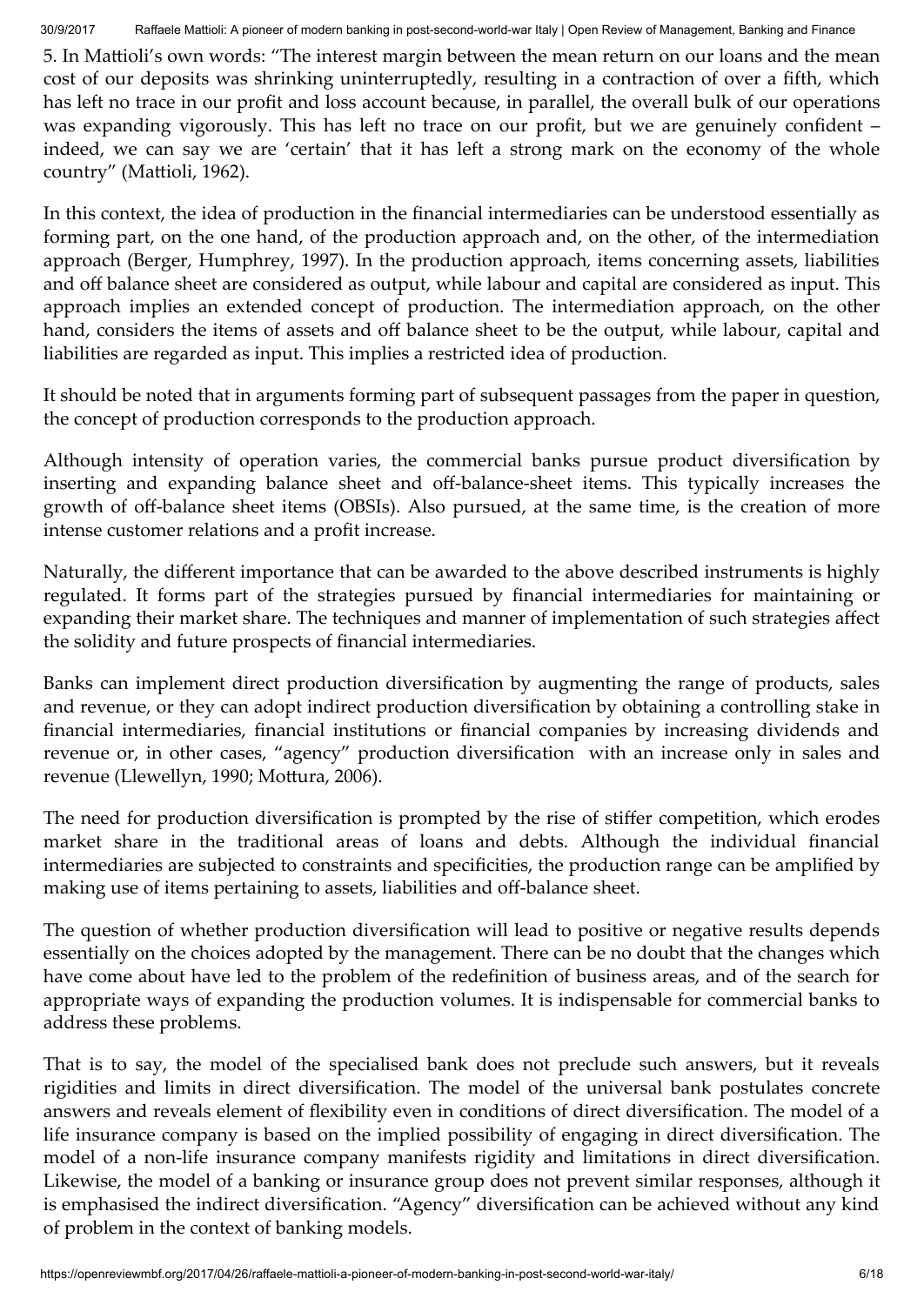Choices concerning production diversification lead to additional costs and revenue and problems concerning the fixing of the prices involved. This leads to the need for proper assessment of the economic aspects.

The existence of financial intermediaries and the extensive diversity within their range of products certainly offer the opportunity for expansion of the range of financial instruments.

Thus there emerges an interdependence between choices made by the financial intermediaries concerning asset and liability classes, in relation to the different modes of financing and investments of subjects and sectors in deficit and in surplus.

The degree of sophistication of the various financial choices is linked to evolution of the financial systems of the different countries. On the other hand, elasticity in the composition of assets is still always an important factor in the adjustments, which have to take a number of different motivations into account, in particular the rate of return in relation to analogous time constraints, risk and taxation. Likewise, elasticity in the composition of liabilities still remains an important factor in relation to similar time constraints as well as similar risk and taxation.

Moreover, the ongoing process of innovation is oriented towards an increase in financial choices, and aims to boost competitiveness. However, research and experimentation with new forms of assets and liabilities must always be pursued with full respect for market requirements.

6. Let us take another look at a significant observation by Raffaele Mattioli. "... liquidity, even though it may be at an elevated level in percentage terms, is not very meaningful unless it expresses an adequate capacity to continue 'granting credit'. That is to say, it is not sufficient merely to be in a condition to cope with the extreme hypothesis of a demand for repayment of a large proportion or indeed the total of all deposits. What is required is to be in a position to cope with the actual day-byday and fully justified requests for new credit facilitations. A bank that finds itself having to reimburse its depositors is a bank that is going into liquidation. A bank that does not continue to grant credit goes into hibernation. …. . Thus in order to maintain a good degree of effective liquidity, a bank of commercial credit has only one means at its disposal: to ensure the rapid turnover of its credits.

Thus the turnover speed of our credits, which is an intrinsic part of the general picture of the economic activity of the country, no longer merely measures our potential for elasticity and liquidity …. Rather, it also reflects, as in a mirror, the liquidity within the market, considered overall, and in the individual sectors and the different areas" (Mattioli, 1956).

A further observation by Mattioli is of considerable interest: "Evidently there has arisen, between ourselves and the choir of those with whom we engage in conversation, a fundamental misunderstanding, a confusion regarding the meaning of a word. Liquidity is not the liquid that stagnates, but liquid that flows. It is the possibility for entrepreneurs to find prompt availability of funds, both fixed and circulating, that they need for their projects. Our interest focuses on this aspect, and on this matter we unfortunately perceive an inadequate response. Liquidity taken in the 'static' sense, (i.e. as the ability to pay one's debts and to 'go out of business' without going bankrupt, *rectius* 'solvency') has a defensive character, it protects and guarantees the *status quo*, it respects and assures balance in the relations of giving and taking. But effective liquidity is the crucial factor, it is essential liquidity that has a dynamic function, and which ensures the continued agility, flexibility and propulsive nature of the productive organism in all its ramifications: this is the liquidity that most keenly interests us" (Mattioli, 1965).

In almost all countries, the bank has to satisfy the requirement of the creation and maintenance of the obligatory liquidity reserves, by applying rates on deposits and, consequently, observing the requirement of liquid resources in its assets.

https://openreviewmbf.org/2017/04/26/raffaele-mattioli-a-pioneer-of-modern-banking-in-post-second-world-war-italy/ 7/18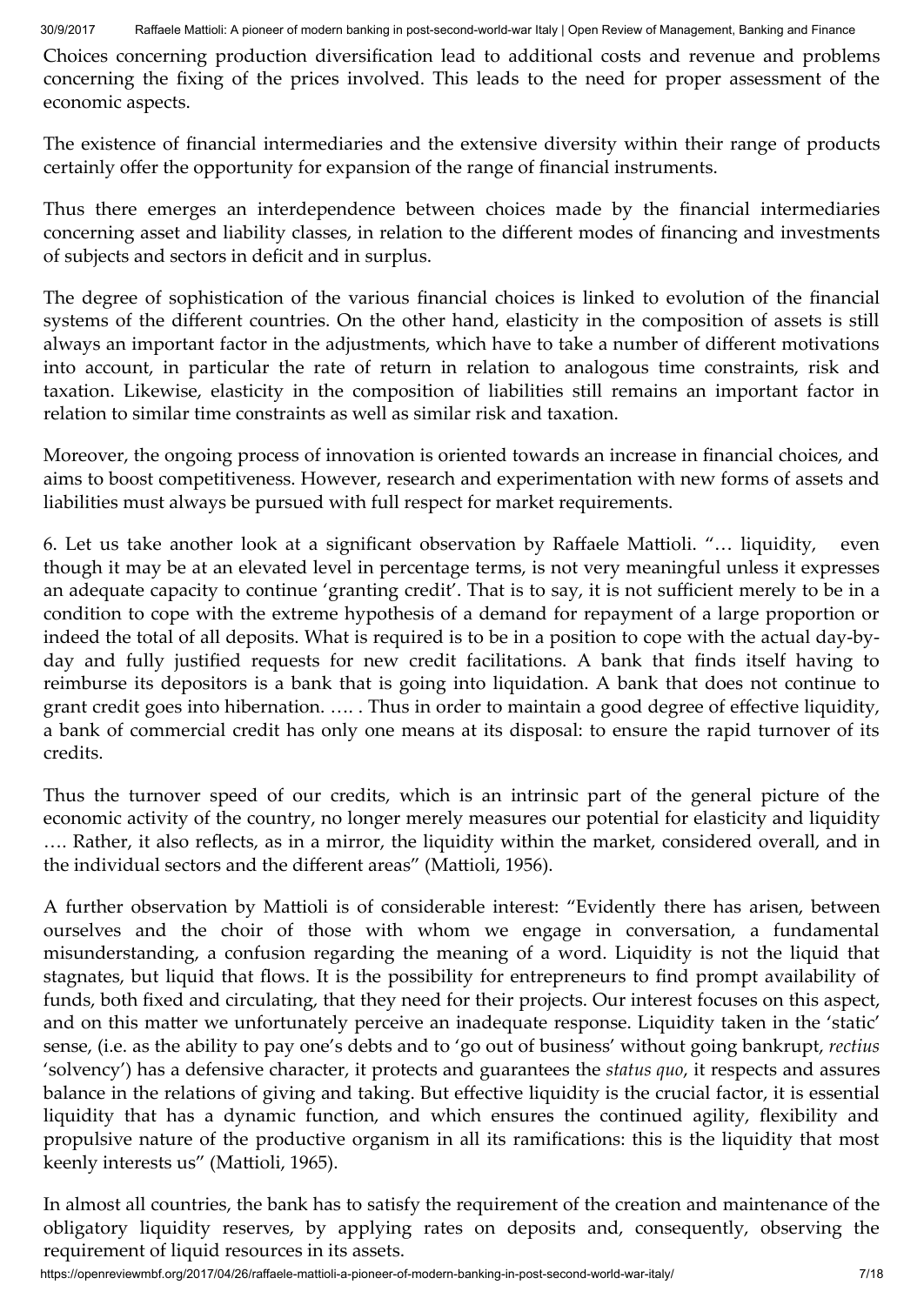More generally, the bank does not utilise all the available resources for investments to increase its assets; rather, it creates very liquid instruments for a fraction of the liabilities. This is necessary in order to be able to cope with demands resulting from rapid and unexpected requests for repayment of liabilities, or from temporal mismatches with regard to placing them on the market, or because of sudden rapid expansion of loan expenditure or failure to recover loans.

There is a trade-off between profit and liquidity. The higher the use of monetary resources for risky instruments, particularly with regard to loans to clients, the lower is the level of freely created liquid reserves, and the greater are the risks but also the opportunity to achieve a profit. In contrast, the higher is the proportion of freely created liquid reserves in comparison to loans, the lower are the risks and the opportunity to achieve a profit while facing fewer problems.

Spontaneously created liquid reserves can be distinguished into primary reserves and secondary reserves (Santomero, Babbel, 1997; Kidwell, Peterson, Blackwell, 1997; Kohn, 2004). Primary reserves consist of cash and free deposits held at the central bank, where they contribute to building up immediately available and utilisable resources. Secondary reserves, on the other hand, consist of instruments forming part of the money market that are easily negotiable, thereby increasing the resources that become available subsequent to the negotiation on the market.

The return on freely created liquid reserves is naturally situated at a lower rate than the return on a decidedly more risky class of loans. The level and composition of liquid reserves are the outcome of management decisions.

Liquidity consists in the capacity to repay debts at maturity. This, in turn, presupposes the availability of sufficient monetary resources for current business. Availability is measured by the ratio between liquid assets and total deposits or total assets. Such a concept implies that monetary outflows will occur at various dates when payments fall due. Therefore, this involves the need to identify and maintain proportions among liquid asset aggregates and total liabilities or total assets (Revell, 1975).

The liquidity risk refers to the capacity of a bank to settle its debts at the various maturities. There would be no liquidity risk under the hypothesis that the bank could achieve a perfectly symmetrical composition of its assets and liabilities with respect to the values and maturities involving the classes of instruments that appear in its balance sheet. However, such a hypothesis is rather remote; in addition, it would disregard capital or the eventuality of missed interest payments or missed loan reimbursements. Naturally, the pursuit of liquidity by synchronizing deadlines concerning assets and liabilities would presuppose the ability of a given bank to reconstruct and obtain knowledge of maturities on loans and debts (Revell, 1973; Ricci, 1988).

Let us suppose that a given bank has exact knowledge of its maturities  $t_i$  con  $i = 0,1, ..., n$  ; let us also assume that it is capable of replicating and matching values and maturities of assets and liabilities, reducing values as maturities increase with = and . This would achieve a perfectly balanced situation.

Apart from the almost insuperable obstacles in this regard, if many banks and, even more strikingly, almost the total number of banks present within the banking industry of a given country, were to achieve perfect symmetry in maturities and in the values of their respective financial instruments, this would end up by eliminating the financial transformation that is typical of financial intermediaries and, above all, of banks themselves. In such a manner, the supply of liquidity to the economic system would be reduced or annulled (Diamond, Dybvig, 1986; Freixas, Rochet, 1997; Wallace, 1996).

Cases where loan utilisation and conversion of deposits into money involve amounts and times that are not easily foreseeable affect above all the liquidity risk, causing pressures involving monetary outlays.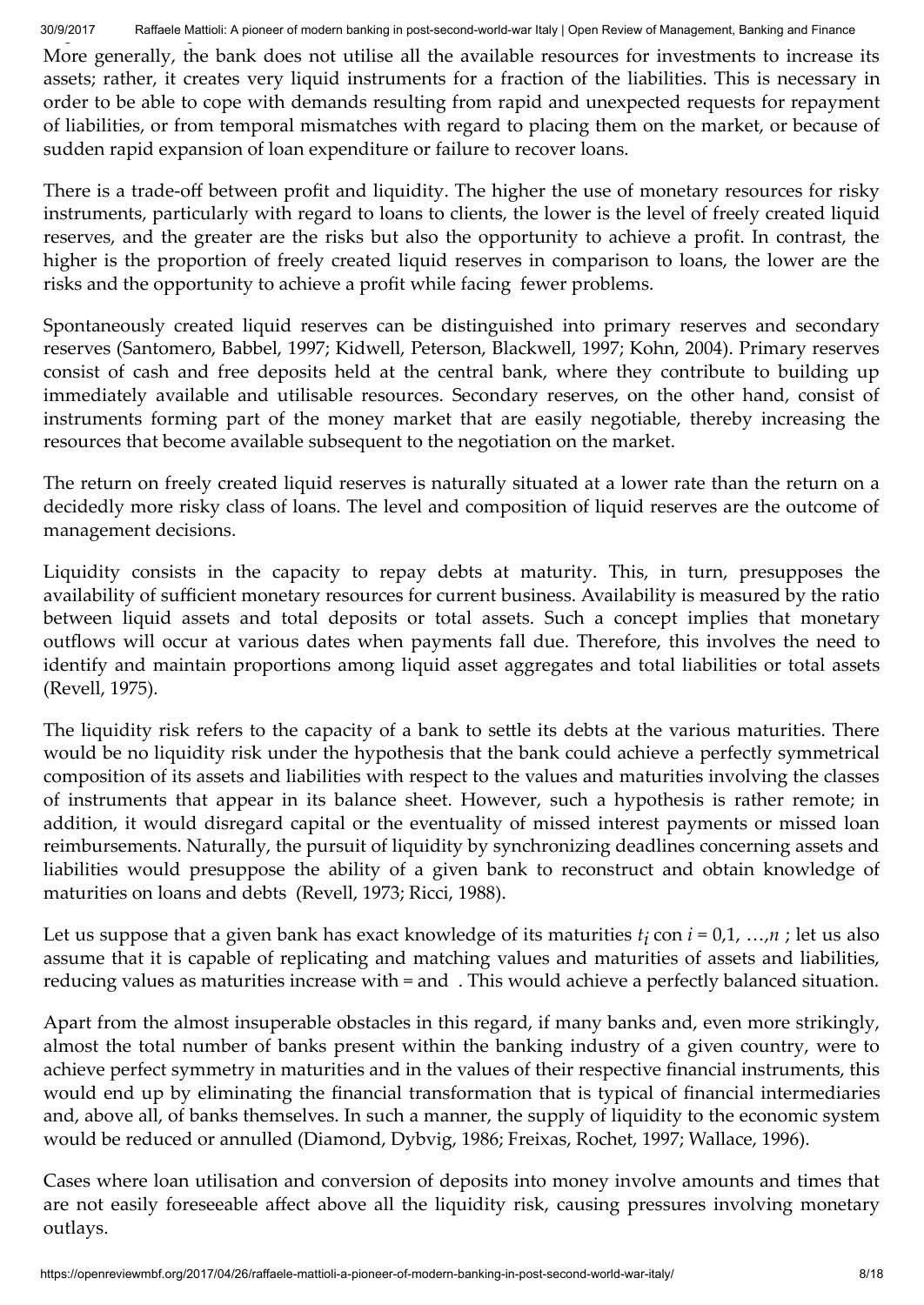Since banks make use of the fractional reserve system, there exists no perfect equivalence between volume of sight deposits and volume of liquid reserves. Such a situation leads to problems arising from unexpected, rapid and massive demands for conversion of deposits into money or from unexpected large increases in loan utilisations.

A decline in the general public's trust tends to increase the liquidity risk, which can turn into an insolvency risk. In order to estimate the demand for liquidity, it is necessary to forecast monetary receipts and outflows for given intervals of time, in order to quantify excess outflows as compared to monetary receipts. This allows identification of the appropriate monetary resources to cover imbalances. The estimate in question requires reconstruction of the monetary flows associated with the various asset, liability and off-balance sheet instruments.

In the evolution of the banking business, matching and management of maturities involving instruments dealing with assets, liabilities and off-balance sheet cannot be separated from liquidity management. In particular, interest rate movements influence the conditions negotiated for the raising or use of additional liquidity over time. The very presence of an interest rate risk can be associated essentially with the different maturities: accordingly, the difference in repositioning of the rates on asset and liability instruments should be considered by means of appropriate variations in the types of instruments available to the banks and also in the interest rates.

It can thus easily be seen that there exists a close link between liquidity problems and solvency problems, even if different time periods are taken into consideration.

7. It is interesting, additionally, to examine Mattioli's reflections on the turnover of loans: "Although the turnover of loans may be satisfactory, a certain portion will inevitably slow down from time to time or may even stagnate. The stagnating portion may, in actual fact, be perfectly healthy and remunerative, but it cannot be offset by an equivalent portion of deposits, because the latter  $-$  even though they may be bound by various constraints – must always be 'liquid' for the client. …. These portions of 'slow-moving' credit could have the disadvantage of freezing part of the deposits, and would thus reduce, to the same extent, the bank's capacity to grant credit. The bank has to address this situation with its capital, namely the means that cannot be withdrawn upon request and which therefore ideally lend themselves to the task of 'financing' the less liquid part of the loans. In this sense, a bank's capital serves as an "antifreeze" (Mattioli, 1956).

In this framework, capital management is designed to encourage the growth of available resources, reinforce the bank's business wealth and ensure respect for adequacy criteria. Its development and management constitute an intrinsic aspect of the maintenance of solvency and profitability.

The financial structure of banks rests to a large extent on indebtedness, rather than capital. The following categories of indebtedness can be distinguished: short-term, medium-term or long-term maturities, fixed or indexed interest rate and the consequent financial charges that reduce the level of profits; the bank's capital, on the other hand, is characterised by indeterminate maturity, an oscillating rate of return and dividends that affect the distribution of profits that have been obtained.

The peculiarity of the financial structure of banks is associated with the trust and reputation acquired on the market. The acquisition of trust and reputation facilitates the emission and placement of the bank's liabilities: accordingly, indebtedness may rise to considerably high levels. Changes in the financial structure and, therefore, the utilisation of instruments involving debt and capital respond to different needs on the part of the public: essentially, these divergent needs involve insufficient – or, alternatively, a vast quantity – of information concerning the business areas with which a given bank is concerned.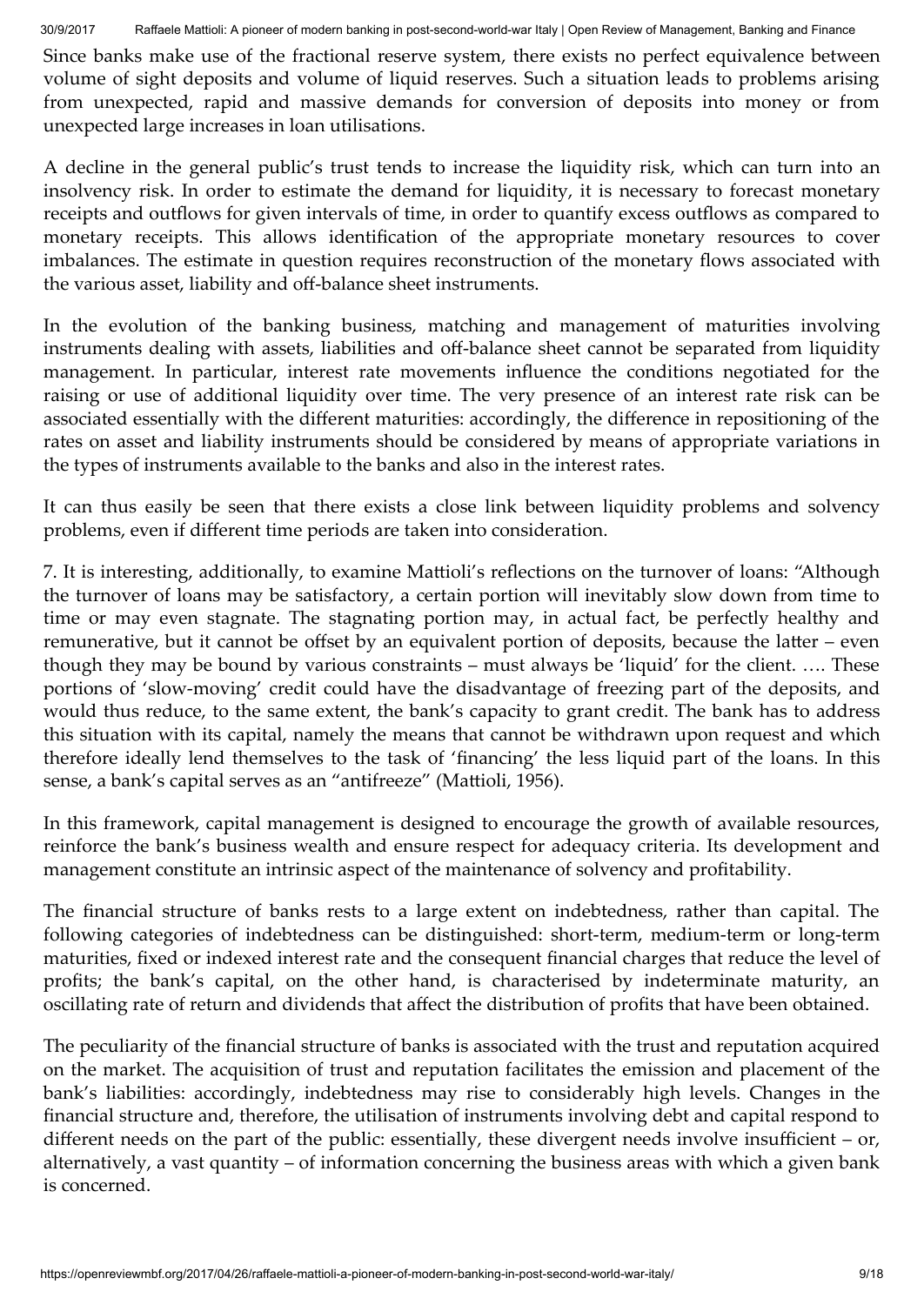The strategic role of capital arises from the protection awarded to depositors and purchasers of liabilities in the hypothesis of failed repayment of credits, which would reduce the value of a bank's assets and could lead to its insolvency and bankruptcy. Such circumstances are by no means a purely remote eventuality, since there exist well-known problems of adverse selection and moral hazard that can generate negative outcomes and ensuing chain reactions.

Capital is regarded as the bulwark of the stability and solidity of commercial banks for three fundamental reasons: absorption of fluctuations in the value of assets; stabilisation in the sources of financing; absence of contractually established remuneration constraints (Berger, Herring, Szegö, 1995; Pecchioli, 1987; Pringle, 1974; Taggart, Greenbaum, 1978).

Differences among risks, when the latter are linked to different business areas, lead to unequal requirements as regards capital and processes aimed at increasing on capital within banks (Lindquist, 2004). The presence of information asymmetries, the extent of available instruments, the danger of massive and rapid requests to convert deposits into money must be taken into account when a bank seeks to identify the suitable level of capital.

An increase in capital creates the appropriate preconditions for development of intermediate and productive volumes, with positive effects on the formative process of the profit and loss account. This is not all: the increased incidence of capital over liabilities reinforces the solidity of the bank's financial situation and, therefore, the solvency of the individual banks.

A capital increase creates the premises for development of intermediated and productive loans, with positive influence on the formative process of the profit and loss account. Furthermore, the increased incidence of capital versus liabilities reinforces the degree of solidity of the bank's financial situation and, therefore, of solvency of the individual banks.

The increase in capital and in available resources is reflected in the effects on investments, with particular regard to investment in new technologies.

With regard to commercial banks, for a medium and long period time horizon there exists a direct relation, as can easily be noted, between the expansion of capital and that of loans. This progressively enhances available resources, and also ensures protection of buyers of liabilities (Gunther, Moore, 1993; Moore, 1992).

The increase in capital is linked to the following aspects: retention of profits for reserve formation, placement of shares on the market, and creation of subordinate liabilities.

In this context, it is worth taking another look at a meaningful observation by Mattioli on related questions: "We have always made an effort to help small enterprises become larger and large companies to acquire the size that is economically most advantageous for them; moreover, we have not held back from exhortations urging them to discard old clothes" (Mattioli, 1965).

In the activity of screening and monitoring concerning the range of loans, the Comit headed by Raffaele Mattioli aimed to encourage the size development of companies and, at the same time, to create the premises for economic growth. By granting loans to reliable clients the bank pursues its own interests but also pursues the general interest consisting of the reinforcement of enterprises which, more than others, can contribute to economic growth while maintaining solid bases for the future.

8. Another innovative proposal that Mattioli viewed in a favourable light was the possible introduction of investment trusts: " it is also to be hoped that legislation will soon be passed – a comprehensive and adequate legislation – concerning the measures that have long been under study,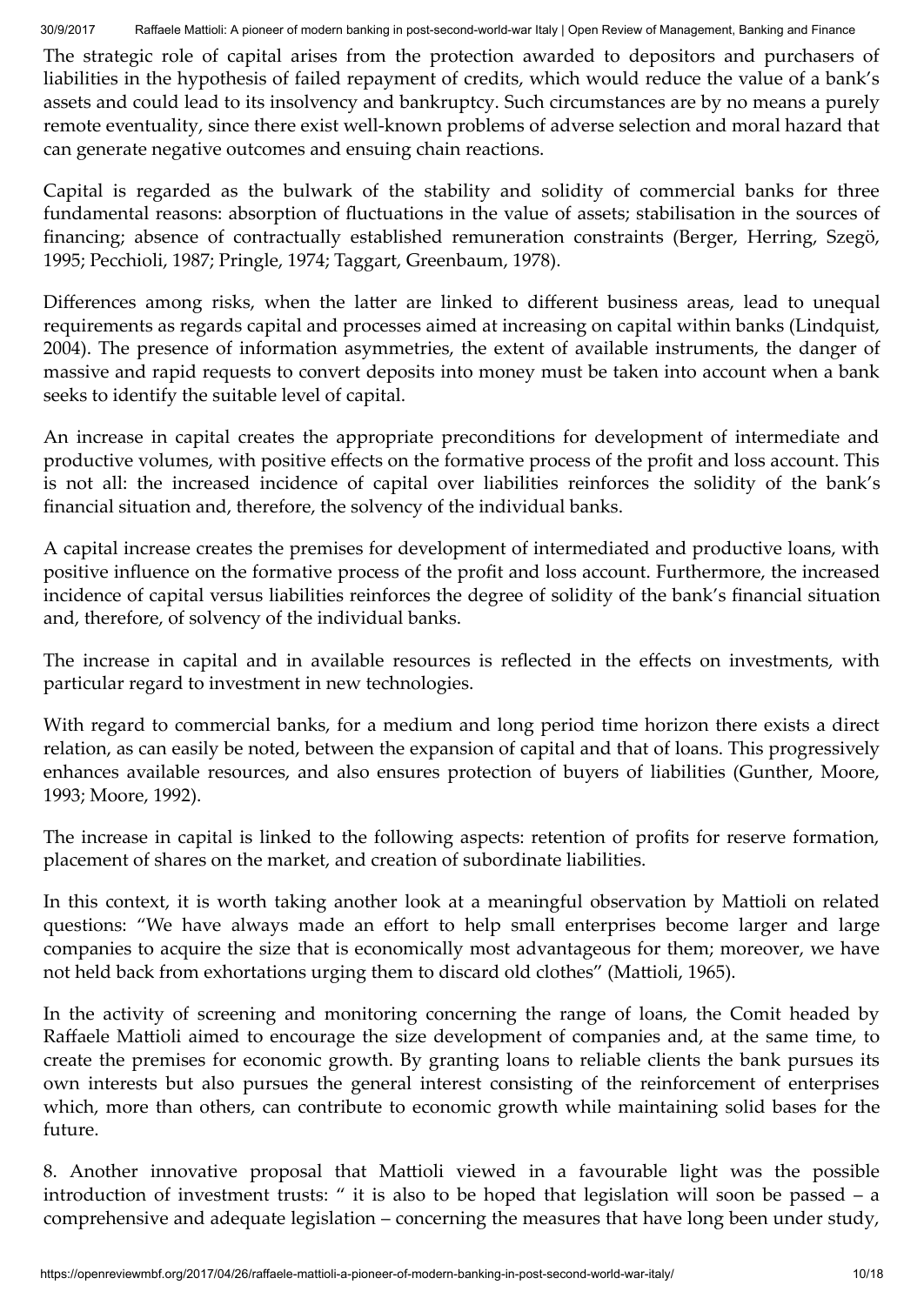which will allow the establishment of investment trusts fully identical with those already in operation in other countries " (Mattioli, 1965).

In this context, it is worth highlighting that investment trusts would indeed subsequently be introduced in Italy, albeit many years later, during the 1970s. This confirms the intelligent judgment and farsightedness of the proposals expressed many years earlier by the Italian banker Raffaele Mattioli, who sought to modernise and reinforce the Italian financial system.

Investment funds are specialised in the selection of a portfolio of financial instruments. The management pursues an increase in value of the assets and, therefore, aims to achieve positive results in the medium and long term. Additionally, the management pursues growth of intermediated volumes and, therefore, the best distribution of fixed costs. However, it should be pointed out that these objectives raise the problem of rational choices and strategies, in line with principles and techniques that are an intrinsic aspect of the theory of portfolio choices.

The above described processes are carried out mainly by means of technology, which is deployed in order to deal with a considerable volume of fixed costs. At the same time, the technology renders the procedures accessible to the investment funds but not to individual persons.

The investment fund determines the choice, centralisation and collective management of the monetary resources of many small and medium-sized savers: without this fund, such savers would not have been able to participate in diversified portfolios composed of monetary items, bonds, shares and derivatives. Therefore, they would have been unable to benefit from such investment funds, which make it possible to lower or eliminate non systematic risk (Haslem, 2003; Hubbard, 1994; Mishkin, Eakins 2006; Saunders, Cornett, 2008).

The creation and management of a portfolio of financial instruments aim to achieve the optimal riskreturn combination which, being situated on the efficient frontier, can succeed in lowering risk while maintaining the same level of return, or vice-versa (Markowitz, 1959; Sharpe, 1970; Tobin, 1965).

The function of diversification can successfully be applied to an appropriately sized portfolio of financial instruments, and has the advantage of making it possible to eliminate non systematic risk, thereby stabilising the return on assets. On the other hand, clients of investment trusts suffer the consequences of the risks inherent in portfolio management: in other words, they have their share of the gains but also of the losses (Mack, 1993; Robinson, Ochel, 1993).

Investment trusts are present systematically on the financial markets and can be considered as equivalent to institutional investors.

The assets are typically composed of securities that give rise to liquid assets, while the capital most frequently consists of tranches of the same unit value, which similarly give rise to liquid instruments.

These circumstances do not imply any particular financial transformation, since extensively similar attributes are present in the transition from asset to capital or viceversa.

A connection can generally be observed between the inflow of monetary resources deriving from the sale of shares, and the outflow resulting from investments. At least in the open model, the investment trust must always be ready to act in accordance with the preferences expressed by the public and thus to purchase (outflow of money) or to sell (influx of money) shares with different risk profiles, and different returns at the time of disinvestment. Naturally, such actions typically have repercussions in terms of contraction or growth of assets.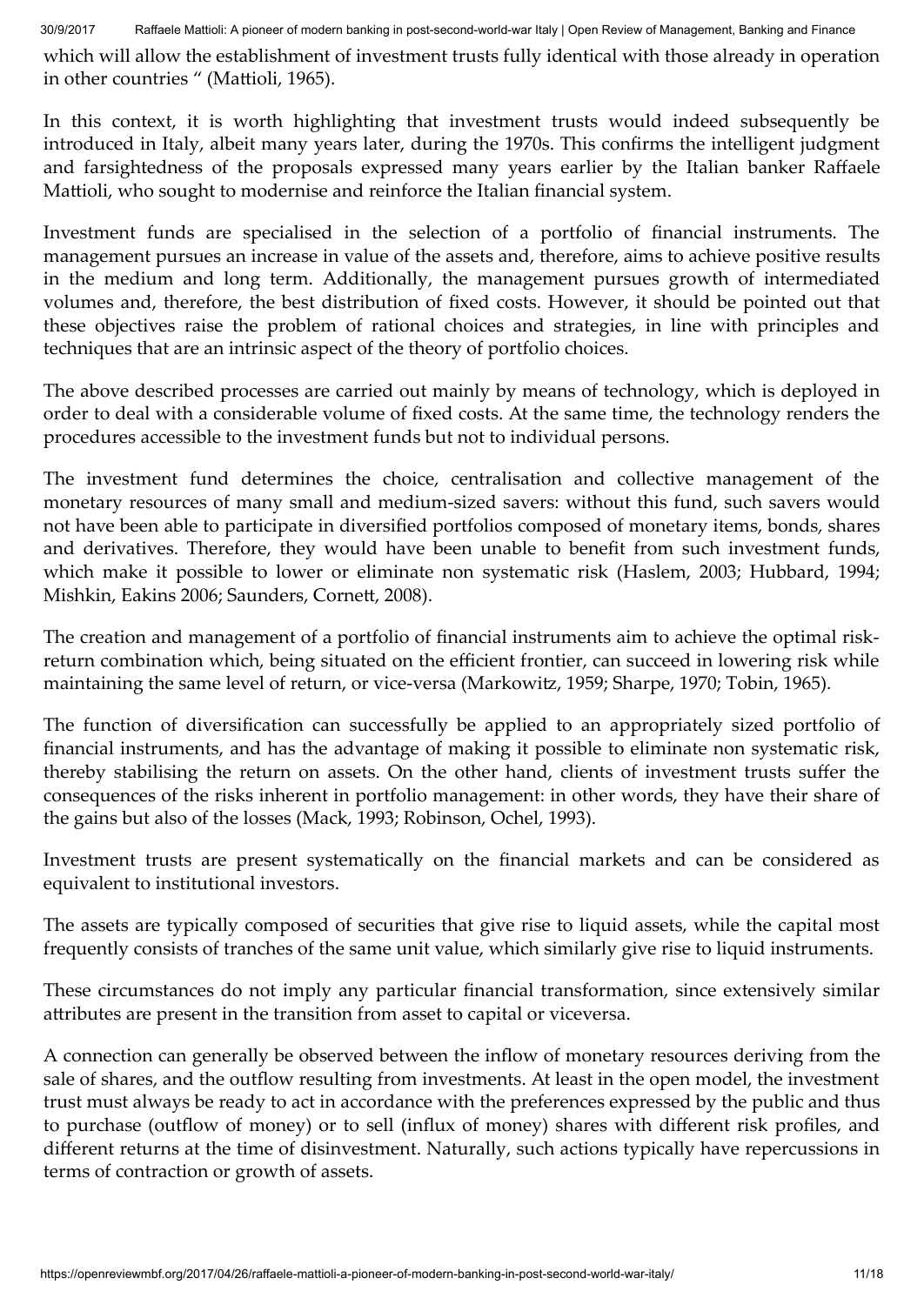Securities that are fairly liquid, or securities that involve only scanty liquidity as far as assets are concerned, basically correspond to the choice of either very short or extremely prolonged maturities in composition of the portfolio. Additionally, they reflect a lower or higher risk-return profile.

Furthermore, careful examination of such situations shows that the return is linked to management ability of the portfolio including interest, dividends, increases in value, net of operational costs. A positive result enhances the value of the assets side and, at the same time, of the share values, and shows more accentuated or reduced variability. It follows that there exists a symmetry between oscillations in the asset values and in the share values and, consequently, in the return and the accumulated or distributed remuneration.

Successful management is measured by the rates of increase in value of the assets: that is to say, by the overall return obtainable as a result of the management policies in the respective areas of monetary, bond and share activity. Therefore the investment trusts in question specialise in the selection and management of securities with diverse characteristics and maturities: attention thus focuses on aims involving the growth asset values and of the intermediated volumes, together with period performance, albeit adjusted and interpreted with respect to risk.

These volumes undergo change over time, and reflect subjective conditions of the individual subjects in surplus as regards their preferences concerning composition of their financial portfolio. At the same time, however, the volumes in question also reflect objective conditions of the individual financial markets, and above all the trend of short, medium and long term interest rates.

9. This paper examined the banking thought of Raffaele Mattioli, a famous Italian banker who worked in the twentieth century at Comit in Milan. The banking ideas of Raffaele Mattioli have been extracted from his balance sheet reports drawn up over many years and now kept in the Archivio Storico of Intesa SanPaolo.

His writings clearly highlight the relevance and importance of studying and applying principles for bank management which he addressed in numerous cases and which can be clearly derived from an examination of the topics he addressed and his manner of expression. At the same time, emphasis should also be placed on the upright, highly principled rectitude of the Italian manager Raffaele Mattioli, in running the business of the bank which had experienced the turmoil of the great crisis of 1929.

Raffaele Mattioli showed professional skills at a high level. His writings, documented in his yearly balance sheet reports, reveal solid foundations that enabled him to avert banking crises and, at the same time, to build up a strong performance and reputation. At a crucial time in Italian postwar history, he accepted the responsibility of running a banking business, introducing rational ideas and rational principles that are now the essence of modern banking. His achievements must not be forgotten.

#### References

Acharya V., T. Philippon, M. Richardson, N. Roubini (2009), The financial crisis of 2007-2009: causes and remedies, in "Acharya V. M. Richardson, (eds.), Restoring financial stability: how to repair a failed system", New York, Wiley.

Adrian T., H. S. Shin (2010), The changing nature of financial intermediation and the financial crisis of 2007-2009, in "Annual Review of Economics", 2.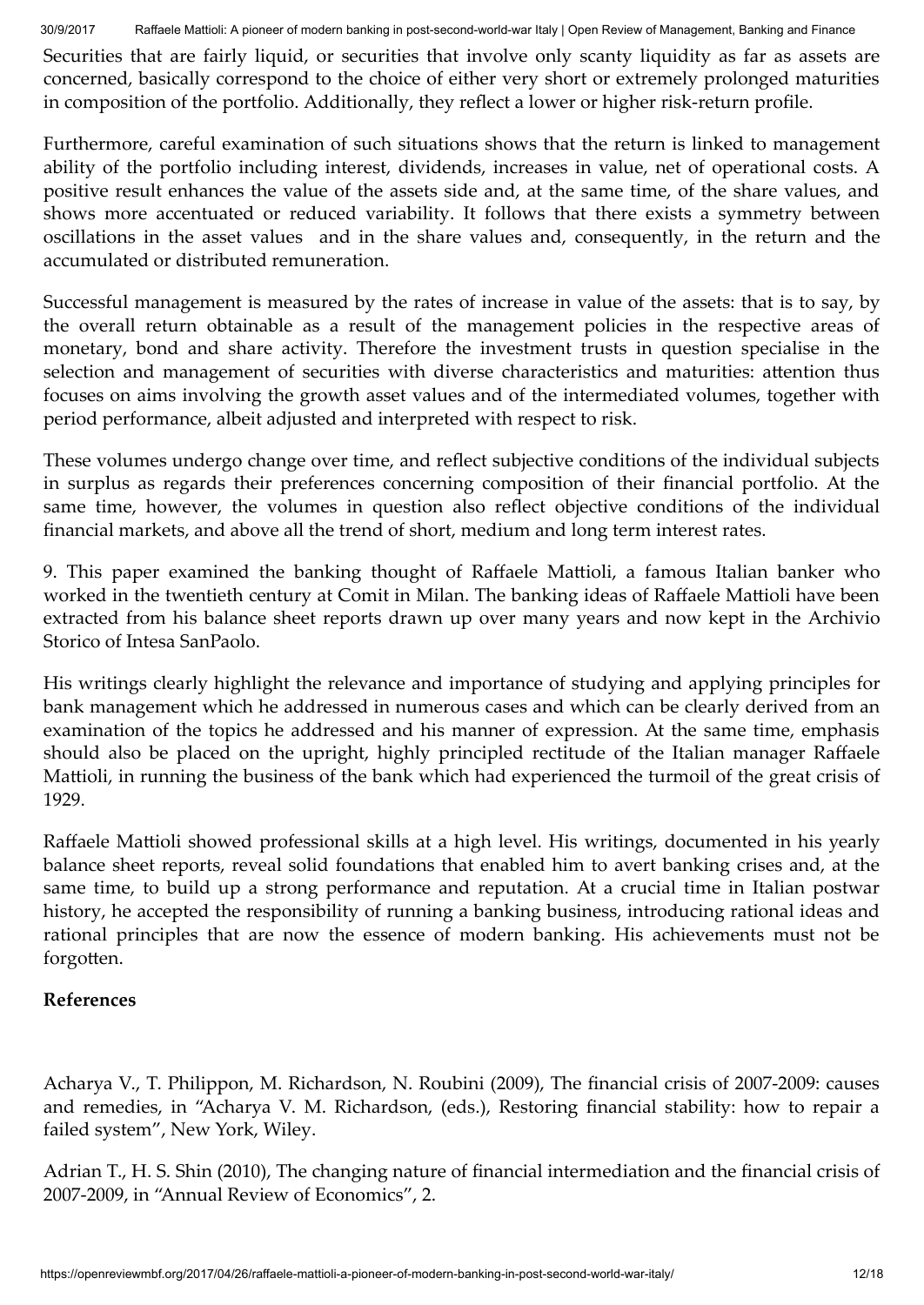Allen F., E. Carletti (2010), An overview of the crisis: causes, consequences and solutions, in "International Review of Finance", 1.

Arcelli, M. (2007), L'economia monetaria e la politica monetaria dell'Unione Europea, Padova, Cedam.

Bencivenga, V.R., B.D. Smith (1991), Financial intermediation and endogenous growth, in "Review of Economic Studies", April.

Berger, A.N., R.J.Herring, G. Szego (1995), The role of capital in financial institutions, in "Journal of Banking and Finance", June.

Berger, A.N., D.B. Humphrey (1997), Efficiency of financial institutions: international survey and directions for future research, in "European Journal of Operational Research", April.

Bernanke, B. S., (2015), The courage to act. A memoir of a crisis and its aftermath, London, Norton.

Bhattacharya, A.K., J.C. Foley (1991), Overview of asset/liability management models and interest rate risk control, in F.J. Fabozzi, A. Konishi (eds), "Asset/liability management. Investment strategies, liquidity requirements and risk controls for banks and thrifts", Chicago, Probus.

Blanchard O., G. Dell'Ariccia, P. Mauro, (2010), Rethinking macroeconomic policy, in "IMF Staff Position Note", February 12.

Boccuzzi G. (2011), Towards a new framework for banking crisis management. The international debate and the Italian model, in "Quaderni di Ricerca Giuridica", 71, Rome, Banca d'Italia

Bolton P., O. Jeanne (2011), Sovereign default risk and bank fragility in financially integrated economies, in "NBER Working Paper", 16899.

Boyd, J.H., E.C. Prescott (1986), Financial intermediary-coalitions, in "Journal of Economic Theory", April.

Calabria M. A. (2009), Did deregulation cause the financial crisis?, in "Cato Policy Report", 4.

Calamanti, A. (2016), La Banca di Raffaele Mattioli. Una visione unitaria e sistemica, Torino, Aragno.

Campbell, T.S. (1982), Financial institutions, markets and economic activity, New York, McGraw-Hill.

Capriglione F., G. Semeraro (2012), Crisi finanziaria e dei debiti sovrani. L'Unione Europea tra rischi e opportunità, Turin, Utet.

Capriglione, F. (2015), The EU-wide stress tests: a storm before a "new order" of the financial market. The Italian case, in "Open Review of Management, Banking and Finance", 1.

Cassidy J. (2009), How markets fail. The logic of economic calamities, New York, Farrar, Straus and Giroux.

Chant, J. (1987), Regulation of financial institutions. A functional analysis, in "Technical Reports", n. 45, Ottawa, Bank of Canada, January.

Claessens S., G. Dell'Ariccia, D. Igan, L. Laeven (2010), Cross-country experiences and policy implications from the global financial crisis, in "Economic Policy", 62.

Colombini F. (2008), Intermediari, mercati e strumenti finanziari. Economia e integrazione, Turin, Utet, 2008.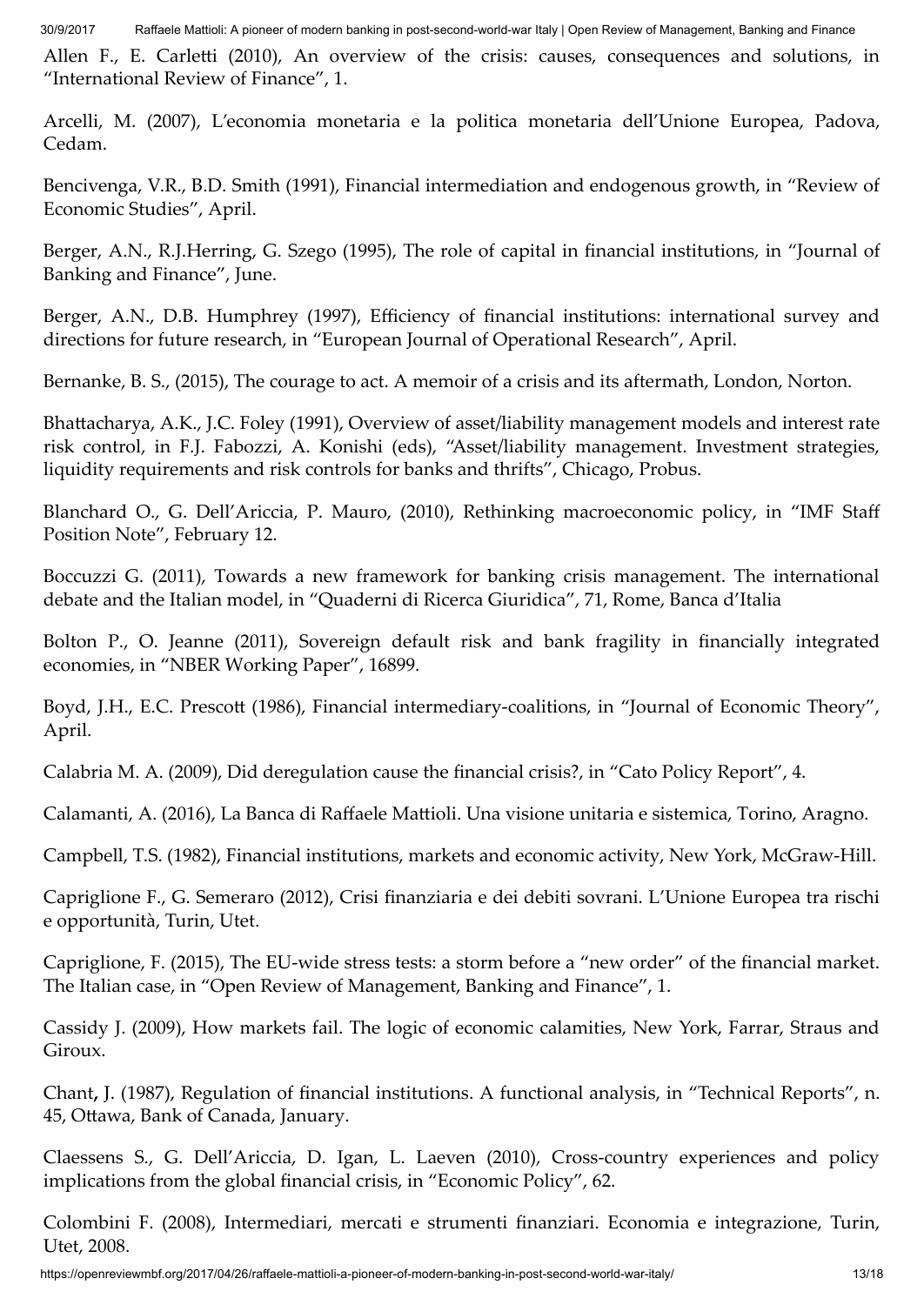Colombini F., A. Calabrò (2011), Crisi finanziarie. Banche e stati. L'insostenibilità del rischio di credito, Turin, Utet.

Colombini, F. (2011), Crisi finanziarie e risk management. Rilievi critici, in "Rivista Trimestrale di Diritto dell'Economia", 4.

Cotula, F., G.B. Pittaluga (1989), Funzioni e caratteristiche del sistema finanziario, in F. Cotula (a cura di), "La politica monetaria in Italia. Il sistema finanziario italiano e il contesto internazionale", vol. I, Bologna, Il Mulino.

Crescenzi A. (2010), Propagazione ed effetti della crisi finanziaria sull'economia reale, in Crescenzi A. (ed.), "La crisi mondiale. Storia di tre anni difficili", Rome, Luiss University Press.

Davies, H. (2010), The financial crisis. Who is to blame?, Cambridge, Polity Press.

Dermine, J. (1985), The measurement of interest rate risk by financial intermediaries, in "Journal of Bank Research", Summer.

Deshmukh, S.D., S.I. Greenbaum, G. Kanatas (1983), Lending policies of financial intermediaries facing credit and funding risk, in "Journal of Finance", June.

Diamond, D.W., P.H. Dybvig (1986), Banking theory, deposit insurance and bank regulation, in "Journal of Business", January.

Dowd K., M. Hutchinson (2010), Alchemists of loss. How modern finance and government intervention crashed the financial system, Chichester, Wiley.

Duffie D. (2010), How big banks fail and what to do about it, Princeton, Princeton University Press.

Edmister, R.O. (1986), Financial institutions. Markets and management, New York, McGraw-Hill.

Eichengreen B. (2008), Ten questions about the subprime crisis, in "Financial Stability Review", Banque de France, 11.

Estrella A., S. Schich (2011), Sovereign and banking sector debt: interconnections through guarantees, in "OECD Journal: Financial Markets Trends", October.

Financial crisis inquiry report (2011). Financial crisis inquiry report. Final report of the National Commission on the causes of the financial and economic crisis in the United States, January.

Fornasari F. (2009), I dati e gli insegnamenti della crisi finanziaria USA, in "Economia Italiana", 1.

Franke G., J.P. Krahnen, (2008) The future of securitisation, in "CFS Working Papers", 31.

Fratianni M. (2008), Financial crises, safety nets and regulation, in "Rivista Italiana degli Economisti", 2.

Freixas, X., J.C. Rochet (1997), Microeconomics of banking, Cambridge (Mass.), MIT Press.

### Geithner, T.F. (2014), Stress test. Reflections on financial crises, London, Random House.

Gilbody, J. (1988), The UK monetary and financial system. An introduction, London, Routledge.

Goodhart, C.A.E. (1989), Money, information and uncertainty, London, MacMillan.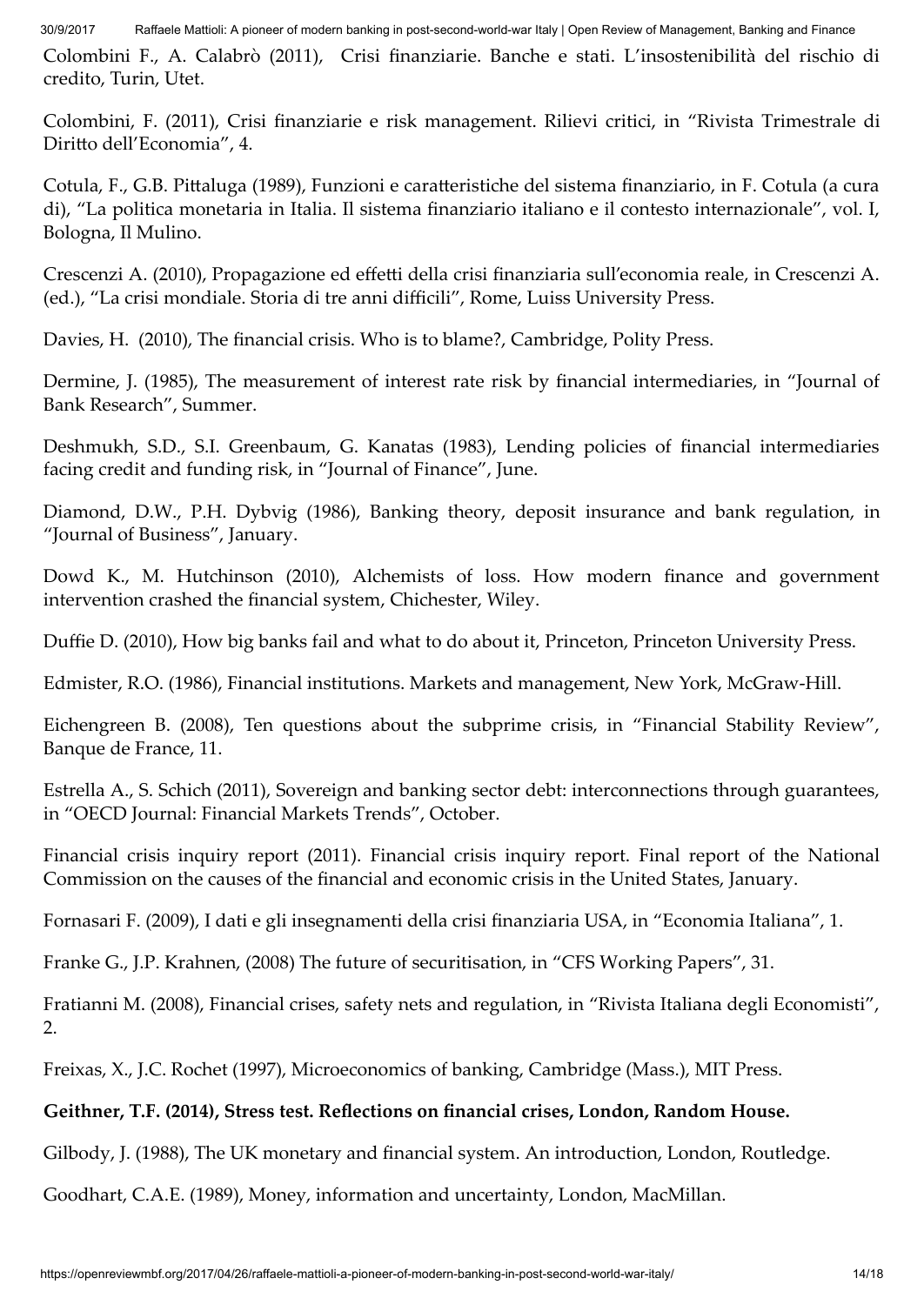Goodhart C. (2008), The background to the 2007 financial crisis, in "International Economics and Economic Policy", February.

Greenbaum, S.I., A.V. Thakor (1995), Contemporary financial intermediation, Orlando, Dryden Press.

Gunther, J.W., R.M. Moore (1993), The long-run relationship between bank capital and lending, in "Financial Industry Studies", Federal Reserve Bank of Dallas, n. 3.

Gurley, J.G., E.S. Shaw (1956), Financial intermediaries and the savings-investment process, in "Journal of Finance", May.

Gurley, J.G., E.S. Shaw (1960), Money in a theory of finance, Washington, Brookings Institution.

Haldane A. G. (2009), Why banks failed the stress test, Bank of England, February.

Haley, C.W. (1982), Interest rate risk in financial intermediaries: prospects for immunization, in "Proceedings of a conference on bank structure and competition", Chicago, Federal Reserve Bank of Chicago.

Haslem, J.A. (2003), Mutual funds. Risk and performance analysis for decision making, Malden, Blackwell.

Howells, P., K. Bain (2007), Financial markets and institutions*,* Harlow, Prentice-Hall/Financial Times.

Hubbard D. W. (2009), The failure of risk management: why it's broken and how to fix it, Hoboken (NJ), Wiley.

Hubbard, R.G. (1994), Money, the financial system and the economy, Reading, Addison-Wesley.

Kidwell, D.S., R.L. Peterson, D.W. Blackwell (1997), Financial institutions, markets and money, Orlando, Dryden Press.

King M. (2016), The end of alchemy. Money, banking and the future of the global economy, London, Little Brown.

Kohn, M. (2004), Financial institutions and markets, Oxford, Oxford University Press.

Krasa, S., A.P. Villamil (1992), Monitoring the monitor: an incentive structure for a financial intermediary, in "Journal of Economic Theory", June.

Lacker, J.M. (1989), Financial intermediation, optimality and efficiency, in "Canadian Journal of Economics", May.

Lindquist, K. G. (2004), Bank's buffer capital: how important is risk?, in "Journal of International Money and Finance", April.

Lindsay, J.R. (1970), Bank and nonbank financial intermediaries and monetary policy, in M.E. Polakoff (ed), "Financial institutions and markets", Boston, Houghton Mifflin.

Llewellyn, D.T. (1990), Competition, diversification and structural change in the british financial system, in Fair, D.E. , De Boissieu C. (eds), "Financial institutions in Europe under new competitive conditions", Dordrecht, Kluwer Academic Publishers.

Mack, P.R. (1993), Recent trends in the mutual fund industry, in "Federal Reserve Bulletin", Federal Reserve System, November.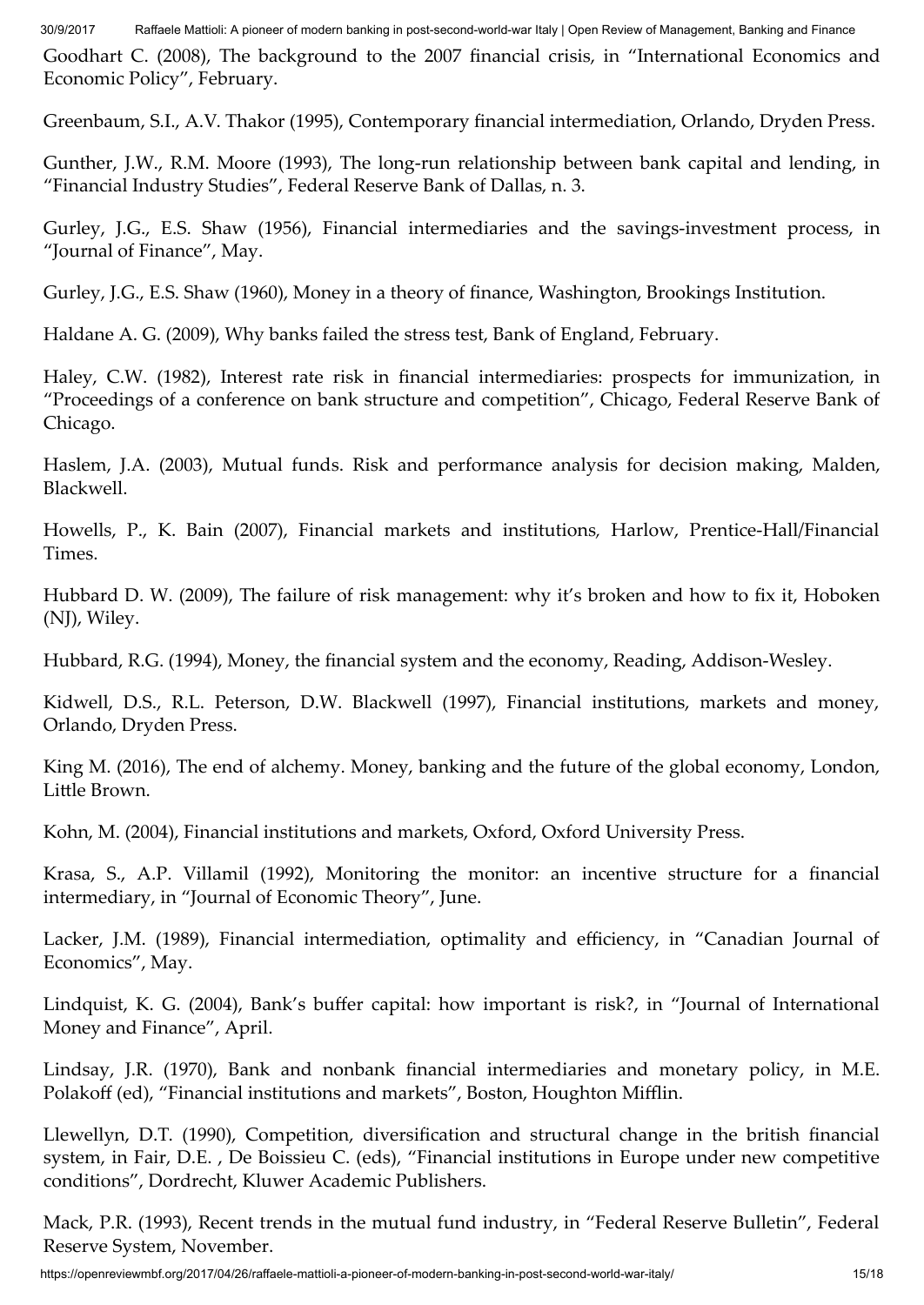Marconi F. (2010), Le origini e la diffusione della crisi finanziaria: evidenze teoriche ed empiriche, in Crescenzi A. (ed.), "La crisi mondiale. Storia di tre anni difficili", Rome, Luiss University Press.

Markowitz, H. (1959), Portfolio selection. Efficient diversification of investments, New York, Wiley.

Masera R.(2009), Financial turbulence and the capital standard paradigm: a sequel, in Masera (ed.), "The great financial crisis. Economics, regulation and risk", Rome, Bancaria Editrice.

Mattioli, R. (1937), Notes, communications and reports, in "Archivio Storico di Intesa Sanpaolo".

Mattioli, R. (1941), Notes, communications and reports, in "Archivio Storico di Intesa Sanpaolo".

Mattioli, R. (1946), Notes, communications and reports, in "Archivio Storico di Intesa Sanpaolo".

Mattioli, R. (1947), Notes, communications and reports, in "Archivio Storico di Intesa Sanpaolo".

Mattioli, R. (1956), Notes, communications and reports, in "Archivio Storico di Intesa Sanpaolo".

Mattioli, R. (1957), Notes, communications and reports, in "Archivio Storico di Intesa Sanpaolo",

Mattioli, R. (1961), Notes, communications and reports, in "Archivio Storico di Intesa Sanpaolo".

Mattioli, R. (1962), Notes, communications and reports, in "Archivio Storico di Intesa Sanpaolo".

Mattioli, R. (1965), Notes, communications and reports, in "Archivio Storico di Intesa Sanpaolo".

Merrick, J.J., Jr., A. Saunders (1985), Bank regulation and monetary policy, in "Journal of Money, Credit and Banking", November.

Mishkin F. S. (2010), Over the cliff: from the subprime to the global financial crisis, in "NBER Working Paper", 16609.

Mishkin, F.S., S.G. Eakins (2006), Financial markets and institutions*,* Boston, Addison Wesley.

Moore, R.M. (1992), The role of bank capital in bank loan growth: can the market tell us anything that accountants don't*?*, in "Financial Industry Studies", Federal Reserve Bank of Dallas, December.

Mottura, P. (2006), Gli intermediari finanziari. Cambiamento, competizione, strategie e modelli istituzionali e organizzativi*,* Milano, Egea.

Niehans, J. (1981), The theory of money, Baltimore, Johns Hopkins University Press.

Partington, I. (1989), Applied economics in banking and finance, Oxford, Oxford University Press.

Pecchioli, R.M. (1987), Prudential supervision in banking, Paris, Oecd.

Pierce, D.G., D.M. Shaw (1979), Economia monetaria, Bologna, Il Mulino.

Podolski, T.M. (1986), Financial innovation and the money supply, London, Basil Blackwell.

Pringle, J.J. (1974), The capital decision in commercial banks, in "Journal of Finance", September.

Reinhart C., K. Rogoff (2011), This time is different. Eight centuries of financial folly, Princeton, Princeton University Press.

Revell, J. (1987), Towards a microeconomic theory of financial institutions, in "Research Papers in Banking and Finance", Bangor, University College of North Wales.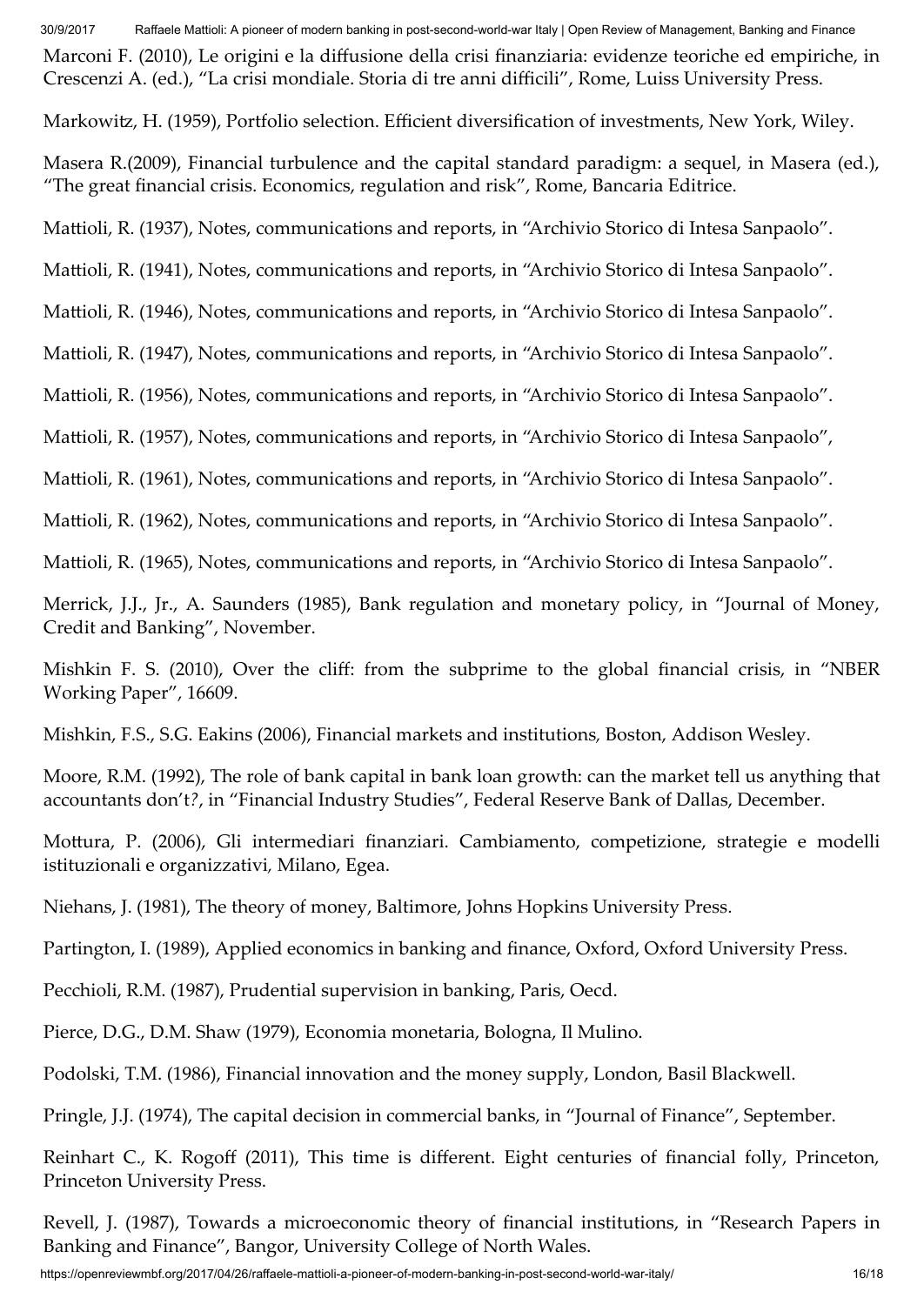Revell, J.R.S. (1973), The british financial system, London, MacMillan.

Revell, J.R.S. (1975), Solvency and regulation of banks, in "Bangor Occasional Papers in Economics", n. 5, Cardiff, University of Wales Press.

Ricci, R. (1988), La banca moderna. Aspetti gestionali e tendenze evolutive, Turin, Utet.

Robinson, K.J., E.F.J. Ochel (1993), Banks and mutual funds: implications for banking and monetary policy, in "Financial Industry Studies", Federal Reserve Bank of Dallas, December.

Santomero, A.M., D.F. Babbel (1997), Financial markets, instruments, and institutions, New York, McGraw-Hill.

Saunders, A., M.M. Cornett, (2008), Financial institutions management. A risk management approach, Boston, McGraw-Hill/ Irwin.

Sharpe, W. (1970), Portfolio theory and capital markets, New York, McGraw-Hill.

Shiller R.J.(2008), The subprime solution. How today's global financial crisis happened and what to do about it, Princeton, Princeton University Press.

Sorkin A. R. (2009), Too big to fail, New York, Viking.

Spaventa L. (2010), Economists and economics: what does the crisis tell us?, in Paganetto L. (ed.), "Global crisis and long term growth: a new capitalism ahead", Milan, McGraw-Hill.

Stiglitz J. E. (2010), Freefall. America, free markets, and the sinking of the world economy, New York, Norton.

Taggart, R.A., Jr., S.I. Greenbaum (1978), Bank capital and public regulation, in "Journal of Money, Credit and Banking", May.

Tobin, J. (1963), Commercial banks as creators of money, in "Cowles Foundation Discussion Papers", n. 159, Cowles Foundation, Yale University.

Tobin, J. (1965), The theory of portfolio selection, in Hahn, F.H., Brechling F.P.R. (eds), "The theory of interest rates, Proceedings of a conference held by the International Economic Association", London, MacMillan.

Toevs, A.L., W.C. Haney (1986), Measuring and managing interest rate risk: a guide to asset/liability models used in banks and thrifts, in Platt R.B. (ed), "Controlling interest rate risk. New techniques and applications for money management", New York, Wiley.

Wallace, N. (1996), Narrow banking meets the Diamond-Dybvig model, in "Quarterly Review", Federal Reserve Bank of Minneapolis, Winter.

Williamson, S.D. (1987), Recent developments in modeling financial intermediation, in "Quarterly Review", Federal Reserve Bank of Minneapolis, Summer.

Wolf M. (2014), The shifts and the shocks. What we've learned – and have still to learn – from the financial crisis, London, Penguin Books.

### Author

Fabiano Colombini is Full Professor of Economics of Financial Institutions and Markets, University of Pisa. E-mail: fabiano.colombini@unipi.it